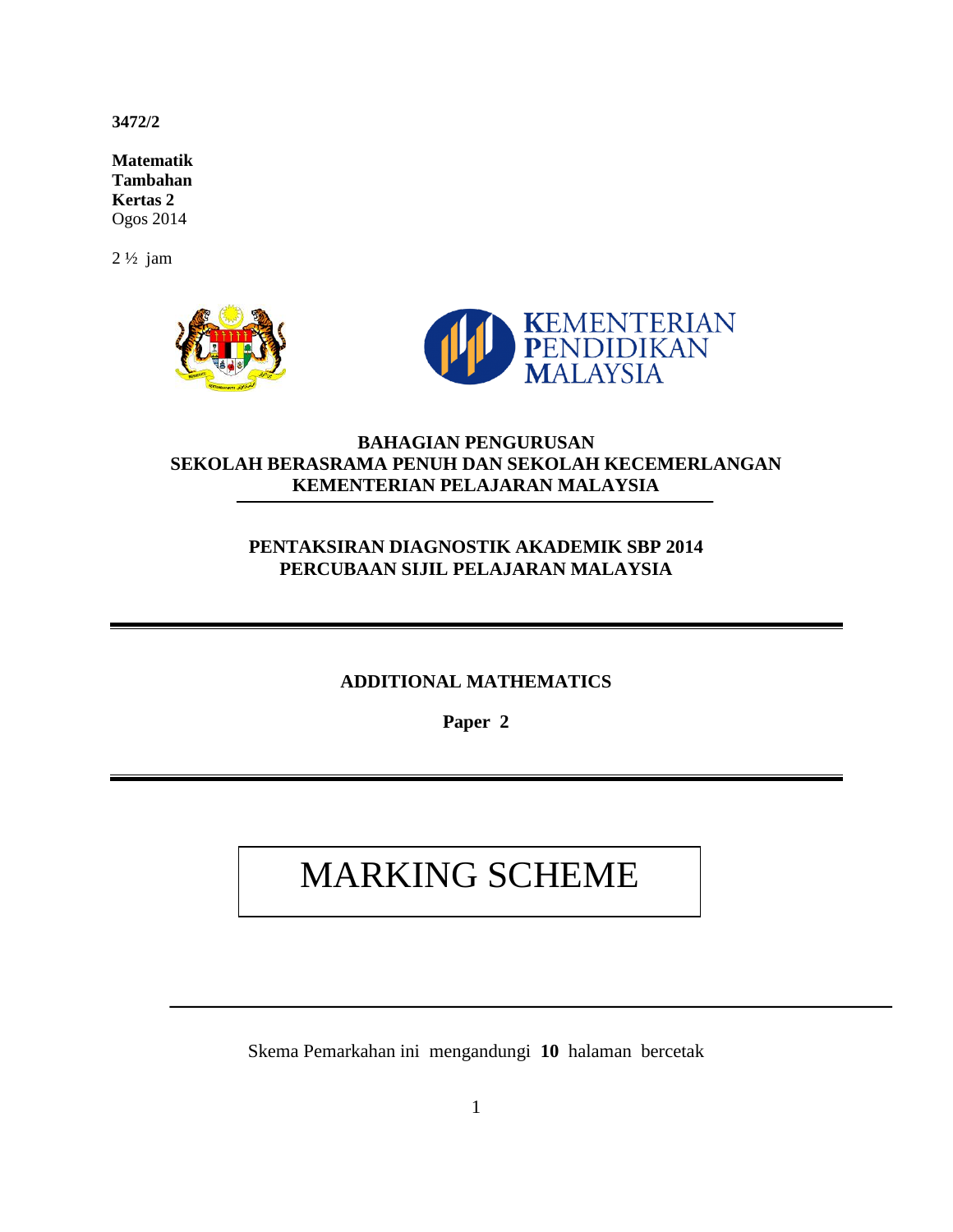| N <sub>o</sub> |                                                        | <b>Solution and Mark Scheme</b>                                                                                                                                                                                                                                                                                                                                                                   |                | Sub<br>Marks   | Total<br><b>Marks</b> |
|----------------|--------------------------------------------------------|---------------------------------------------------------------------------------------------------------------------------------------------------------------------------------------------------------------------------------------------------------------------------------------------------------------------------------------------------------------------------------------------------|----------------|----------------|-----------------------|
| $\mathbf{1}$   | $x = \frac{6-2y}{3}$                                   | $y = \frac{6-3x}{2}$                                                                                                                                                                                                                                                                                                                                                                              | P <sub>1</sub> | 5              | 5                     |
|                |                                                        |                                                                                                                                                                                                                                                                                                                                                                                                   |                |                |                       |
|                | $y = 1.94, -1.24$<br>$x = 0.71, 2.83$                  | $\begin{cases}\n5y-4\left(\frac{6-2y}{3}\right)5\left(\frac{6-2y}{3}\right)y & 5\left(\frac{6-3x}{2}\right)-4x=5x\left(\frac{6-3x}{2}\right) \\ 10y^2-7y-24=0 & 15x^2-53x+30=0 \\ y=\frac{-(-7)\pm\sqrt{(-7)^2-4(10)(-24)}}{2(10)} & x=\frac{-(-53)\pm\sqrt{(-53)^2-4(15)(30)}}{2(15)}\n\end{cases}$ K1<br>$x = 0.71, 2.83$<br>N <sub>1</sub><br>$y = 1.94, -1.24/\sqrt{-1.25}$<br>N <sub>1</sub> |                |                |                       |
| 2(a)           | $h(x) = -2(x-1)^2 + 2-m$                               | K1                                                                                                                                                                                                                                                                                                                                                                                                |                | 3              | 8                     |
|                | $2 - m = 7 - 6k$                                       | K1                                                                                                                                                                                                                                                                                                                                                                                                |                |                |                       |
|                | $m = 6k - 5$                                           | N1                                                                                                                                                                                                                                                                                                                                                                                                |                |                |                       |
|                | (b) $k = \frac{1}{2}$ $m = -2$                         | N1, N1                                                                                                                                                                                                                                                                                                                                                                                            |                | $\overline{2}$ |                       |
| (c)            | $\begin{vmatrix} -2x^2 + (4-n)x - 8 = 0 \end{vmatrix}$ | K1                                                                                                                                                                                                                                                                                                                                                                                                |                | 3              |                       |
|                | $(4-n)^2 - 4(-2)(-8) = 0$<br>$n = -4, 12$              | K1                                                                                                                                                                                                                                                                                                                                                                                                |                |                |                       |
|                |                                                        | N1                                                                                                                                                                                                                                                                                                                                                                                                |                |                |                       |
|                |                                                        |                                                                                                                                                                                                                                                                                                                                                                                                   |                |                |                       |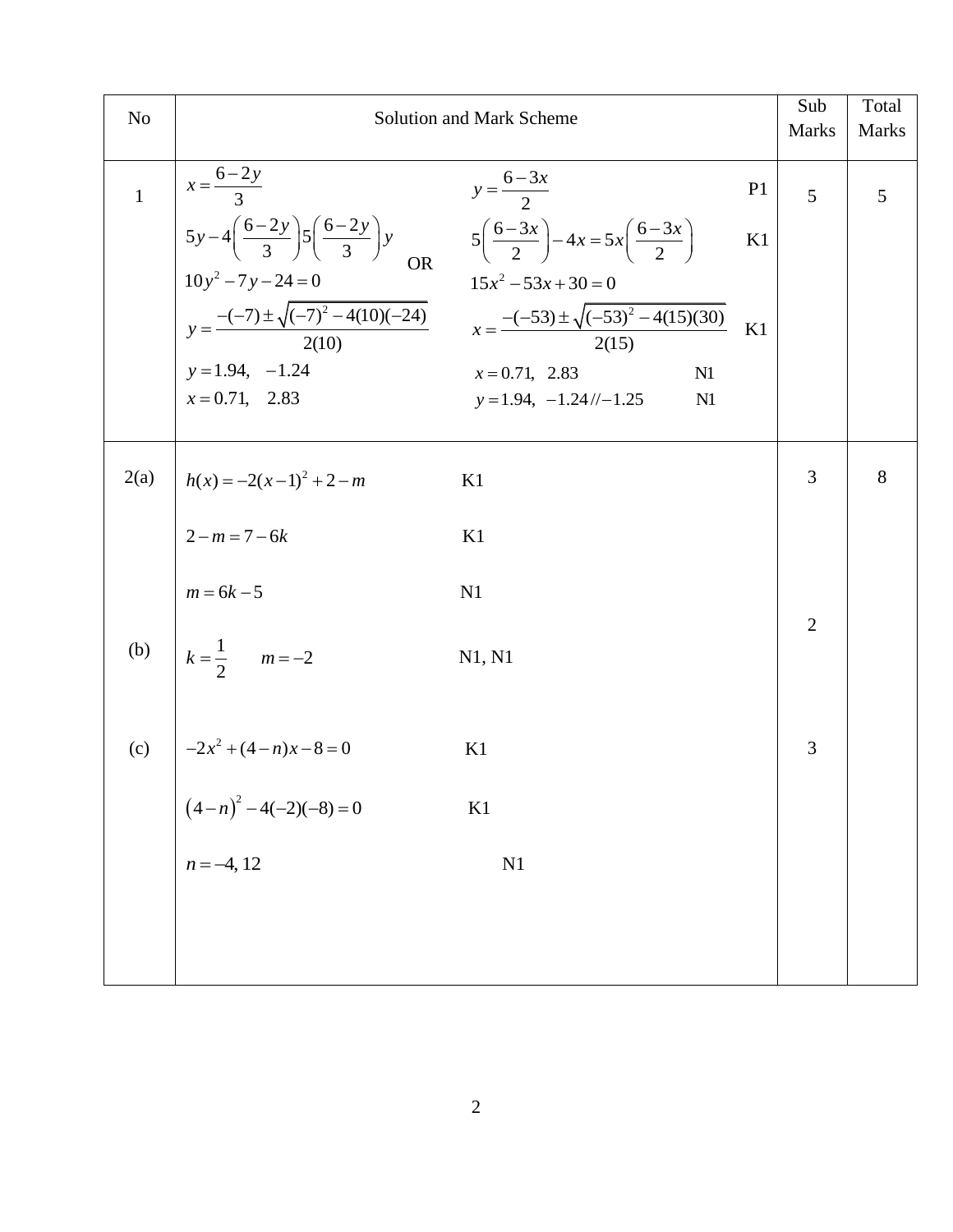| 3(a)    |                                                                                            | K1 | 3              | 6              |
|---------|--------------------------------------------------------------------------------------------|----|----------------|----------------|
|         | $2\pi r$ , $2\pi (r+1)$ , $2\pi (r+2)$ ,<br>$\frac{7}{2}[2(2\pi r)+6(2\pi)]=216\pi$        | K1 |                |                |
|         | $r = 15$<br>length of ribbon = $30\pi$                                                     | N1 |                |                |
| (b)     |                                                                                            |    |                |                |
|         | $30\pi, 32\pi, 34\pi,$<br>$d = 2\pi$<br>$48\pi = 30\pi + (n-1)(2\pi)$                      | K1 | 3              |                |
|         |                                                                                            | K1 |                |                |
|         |                                                                                            |    |                |                |
|         | $n=9$                                                                                      | N1 |                |                |
| $4$ (a) | -<br>$\begin{cases}\nm = -1 \\ y = -x + 8\n\end{cases}$<br>$(5) + x(2)$                    | K1 | $\overline{2}$ | $\overline{7}$ |
|         |                                                                                            | N1 |                |                |
|         |                                                                                            |    |                |                |
|         | (b) $\frac{4(5) + x(2)}{7} = 6$ or $\frac{4(5) + y(2)}{7} = 2$ K1<br>$P(11,-3)$            |    | $\overline{2}$ |                |
|         |                                                                                            |    |                |                |
|         |                                                                                            |    |                |                |
|         |                                                                                            |    |                |                |
| (c)     |                                                                                            | K1 | 3              |                |
|         | $AB = \sqrt{8}$<br>$\sqrt{(x-4)^2 + (y-4)^2} = \sqrt{8}$<br>$x^2 + y^2 - 8x - 8y + 24 = 0$ | K1 |                |                |
|         |                                                                                            | N1 |                |                |
|         |                                                                                            |    |                |                |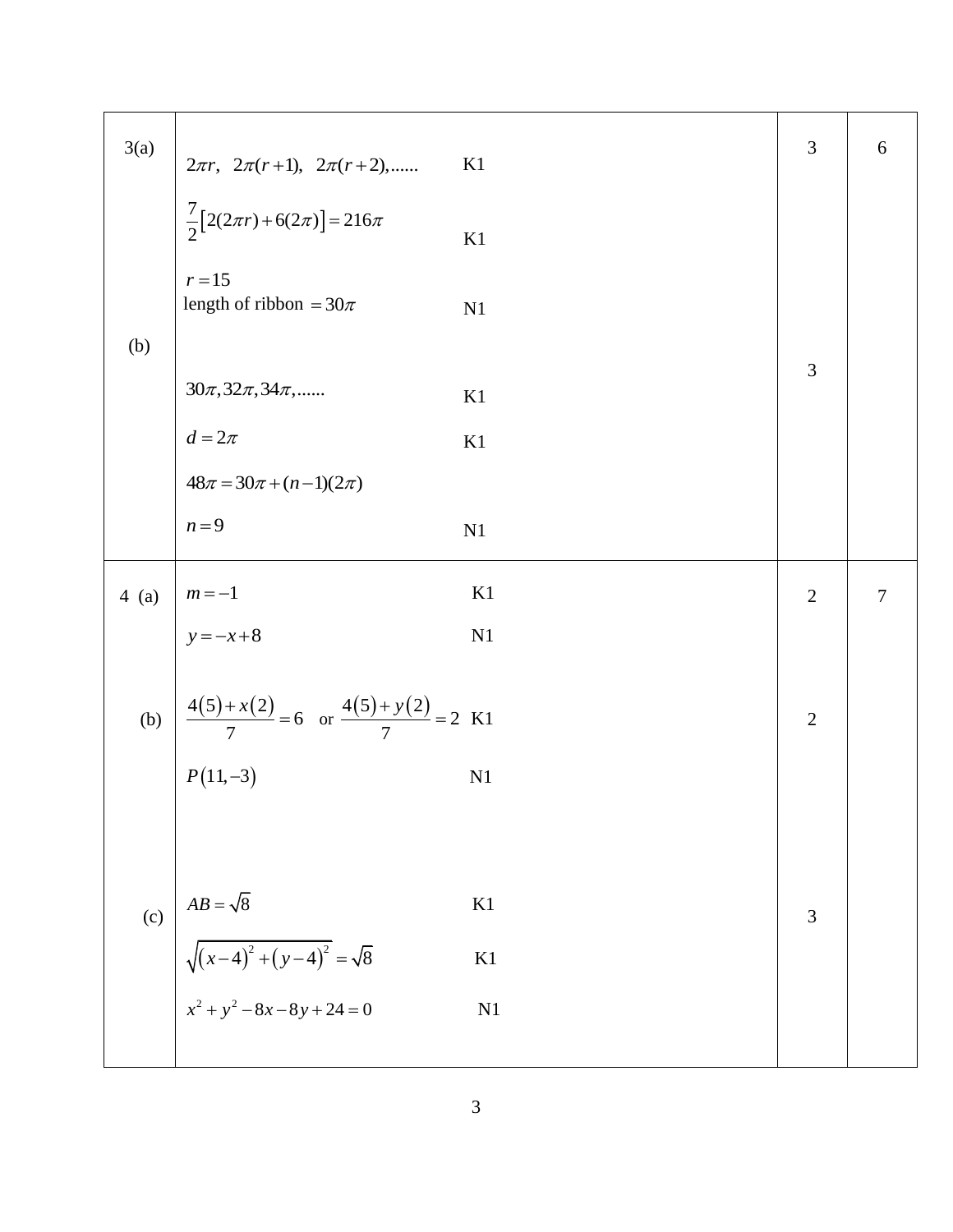| 5(a) | $y = 3 \cos \frac{3}{2}x$<br>3<br>$\mathbf{2}$<br>$y = 2 - \frac{x}{x}$<br>$\sum_{2\pi}$<br>0<br>π<br>$-31$                                                                                                        | 3              | 6     |
|------|--------------------------------------------------------------------------------------------------------------------------------------------------------------------------------------------------------------------|----------------|-------|
|      | Shape of Cosine $0 \le x \le 2\pi$<br>P1<br>Period 1.5 cycle<br>P1<br>Amplitude 3<br>P1                                                                                                                            | 3              |       |
| (b)  | $y=2-\frac{x}{\pi}$<br>$\rm K1$<br>Draw line $y = 2 - \frac{x}{\pi}$<br>K1<br>Number of solutions $=$ 3<br>N1                                                                                                      |                |       |
| 6(a) | $15.5 \times 2 + 25.5 \times 5 + 35.5 \times 12 + 45.5 \times 6 + 55.5 \times 7$<br>$Mean =$<br>K1<br>32<br>$= 38.94$<br>N1                                                                                        | $\overline{2}$ | $8\,$ |
| (b)  | Varian = $\frac{15.5^2 \times 2 + 25.5^2 \times 5 + 35.5^2 \times 12 + 45.5^2 \times 6 + 55.5^2 \times 7}{25.5^2 \times 12 + 45.5^2 \times 6 + 55.5^2 \times 7}$<br>$-(38.94)^2$<br>K1K1<br>32<br>$= 134.86$<br>N1 | $\overline{3}$ |       |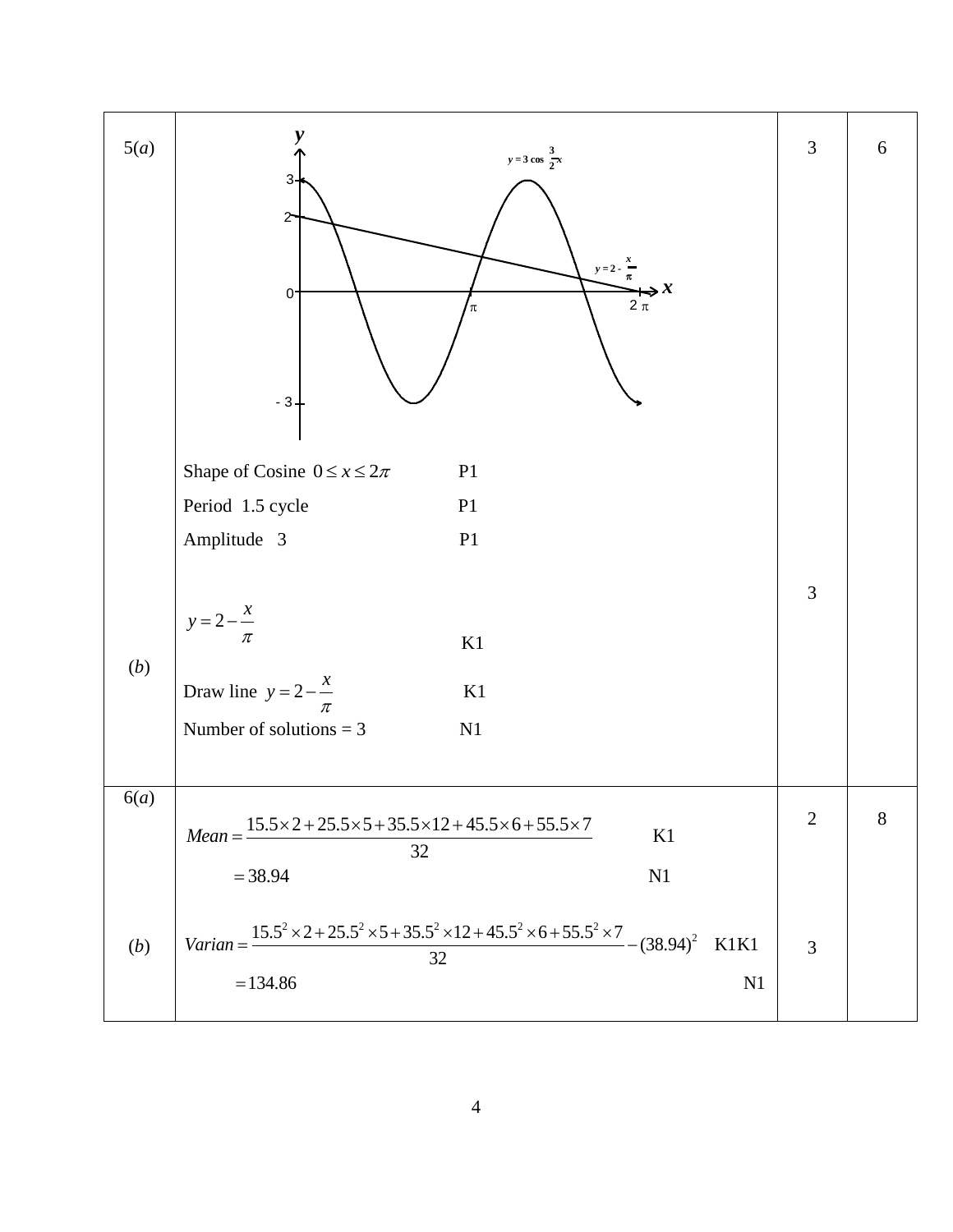| (c)    | $Q_3 = 40.5 + \left(\frac{\frac{3}{4}(32)-19}{6}\right) \times 10$<br>K1K1                                                 | 3              |    |
|--------|----------------------------------------------------------------------------------------------------------------------------|----------------|----|
|        | $= 41.33$<br>N <sub>1</sub>                                                                                                |                |    |
| $\tau$ | <b>LAMPIRAN</b>                                                                                                            |                |    |
| 8(a)   | $\frac{dy}{dx} = 4x$<br>$m_N = -\frac{1}{4}$<br>$y - 5 = -\frac{1}{4}(x - 1)$<br>K1                                        | 3              | 10 |
|        | K1                                                                                                                         |                |    |
|        | $y = -\frac{1}{4}x + \frac{21}{4}$<br>N1                                                                                   | $\overline{4}$ |    |
|        | (b) $\left[\text{Area}=\frac{1}{2}(4+5)(1)-\int_{0}^{1} 2x^2+3 dx\right]$<br>K1                                            |                |    |
|        | $=\frac{9}{2}-\left[\frac{2x^3}{3}+3x\right]_0^1$<br>K1                                                                    |                |    |
|        | $=\frac{9}{2}-\left[\left(\frac{2}{3}+3\right)-0\right]$<br>K1                                                             |                |    |
|        | $5\overline{)}$<br>N1<br>$\frac{1}{6}$                                                                                     |                |    |
| (c)    | Volume = $\pi \int_{3}^{5} \left(\frac{y-3}{2}\right) dy$                                                                  |                |    |
|        | $=\pi \left[\frac{y^2}{4} + \frac{3y}{2}\right]_3^5$<br>K1                                                                 | 3              |    |
|        | = $\pi \left[ \left( \frac{5^2}{4} + \frac{3(5)}{2} \right) - \left( \frac{3^2}{4} + \frac{3(3)}{2} \right) \right]$<br>K1 |                |    |
|        | $7\pi$<br>N1                                                                                                               |                |    |
|        |                                                                                                                            |                |    |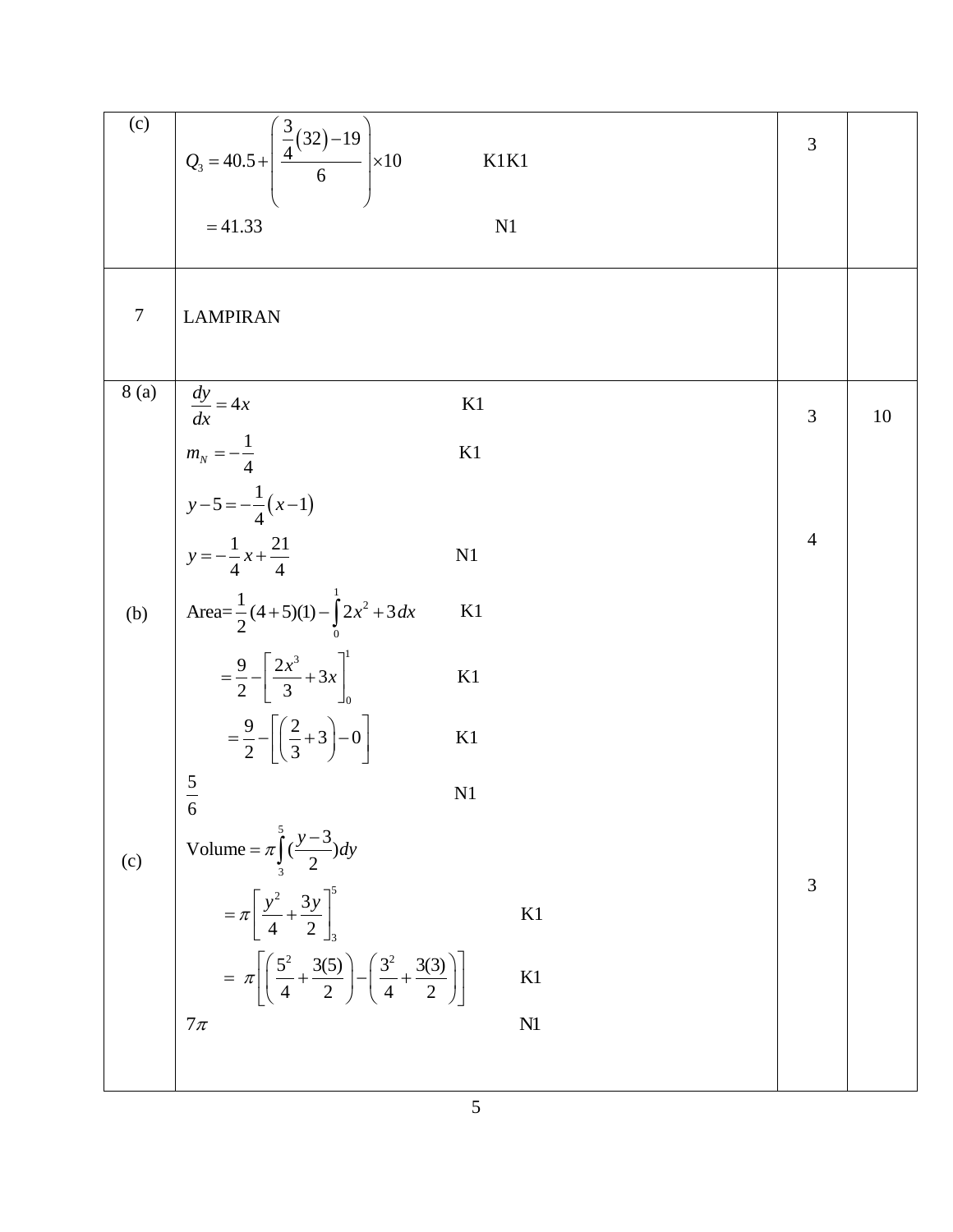| 9(a)         |                                                                                                                                                                                                                                                                                                                                                  |    |                    | 3              | 10 |
|--------------|--------------------------------------------------------------------------------------------------------------------------------------------------------------------------------------------------------------------------------------------------------------------------------------------------------------------------------------------------|----|--------------------|----------------|----|
|              |                                                                                                                                                                                                                                                                                                                                                  |    |                    |                |    |
|              | 9(a) $\overrightarrow{BQ} = \overrightarrow{BA} + \overrightarrow{AQ}$ Or $\overrightarrow{AC} = \overrightarrow{AD} + \overrightarrow{DC}$ K1<br>(i) $\overrightarrow{BQ} = -3x + 6y$ N1<br>(ii) $\overrightarrow{AC} = 5y + \frac{3}{2}x$ N1<br>(b) $\overrightarrow{AP} = 5my + \frac{3}{2}mx$ K1<br>$\overrightarrow{AP} = (3-3n)x + 6ny$ K1 |    |                    |                |    |
|              |                                                                                                                                                                                                                                                                                                                                                  |    |                    | 5              |    |
|              |                                                                                                                                                                                                                                                                                                                                                  |    |                    |                |    |
|              | Compare and solve                                                                                                                                                                                                                                                                                                                                |    |                    |                |    |
|              | $\frac{3}{2}m = 3 - 3n$ and $5m = 6n$                                                                                                                                                                                                                                                                                                            | K1 |                    |                |    |
|              | $m=\frac{3}{4}$                                                                                                                                                                                                                                                                                                                                  | N1 |                    |                |    |
|              | $n=\frac{5}{8}$                                                                                                                                                                                                                                                                                                                                  | N1 |                    |                |    |
|              | (c) $\overrightarrow{PD} = \frac{3}{8}\overrightarrow{BQ} + \overrightarrow{QD}$ or $\overrightarrow{PD} = \frac{1}{4}\overrightarrow{AC} + \frac{1}{2}\overrightarrow{BQ}$<br>$\overrightarrow{PD} = -\frac{9}{8}x + \frac{17}{4}y$                                                                                                             |    | K1                 | $\overline{2}$ |    |
|              |                                                                                                                                                                                                                                                                                                                                                  |    | N1                 |                |    |
| 10(a)<br>(i) | $\mu = 10(0.75)$                                                                                                                                                                                                                                                                                                                                 |    |                    |                |    |
|              | $= 7.5$<br>$\sigma^2 = 10(0.75)(0.25)$                                                                                                                                                                                                                                                                                                           |    | N1                 | $\overline{2}$ | 10 |
|              | $=1.875$                                                                                                                                                                                                                                                                                                                                         |    | N1                 |                |    |
| (ii)         | $P(X \ge 9) = P(X = 9) + P(X = 10)$<br>$= {}^{10}C_9 (0.75)^9 (0.25)^1 + {}^{10}C_{10} (0.75)^{10} (0.25)^0$<br>$= 0.2440$                                                                                                                                                                                                                       |    | <b>K1 K1</b><br>N1 | 3              |    |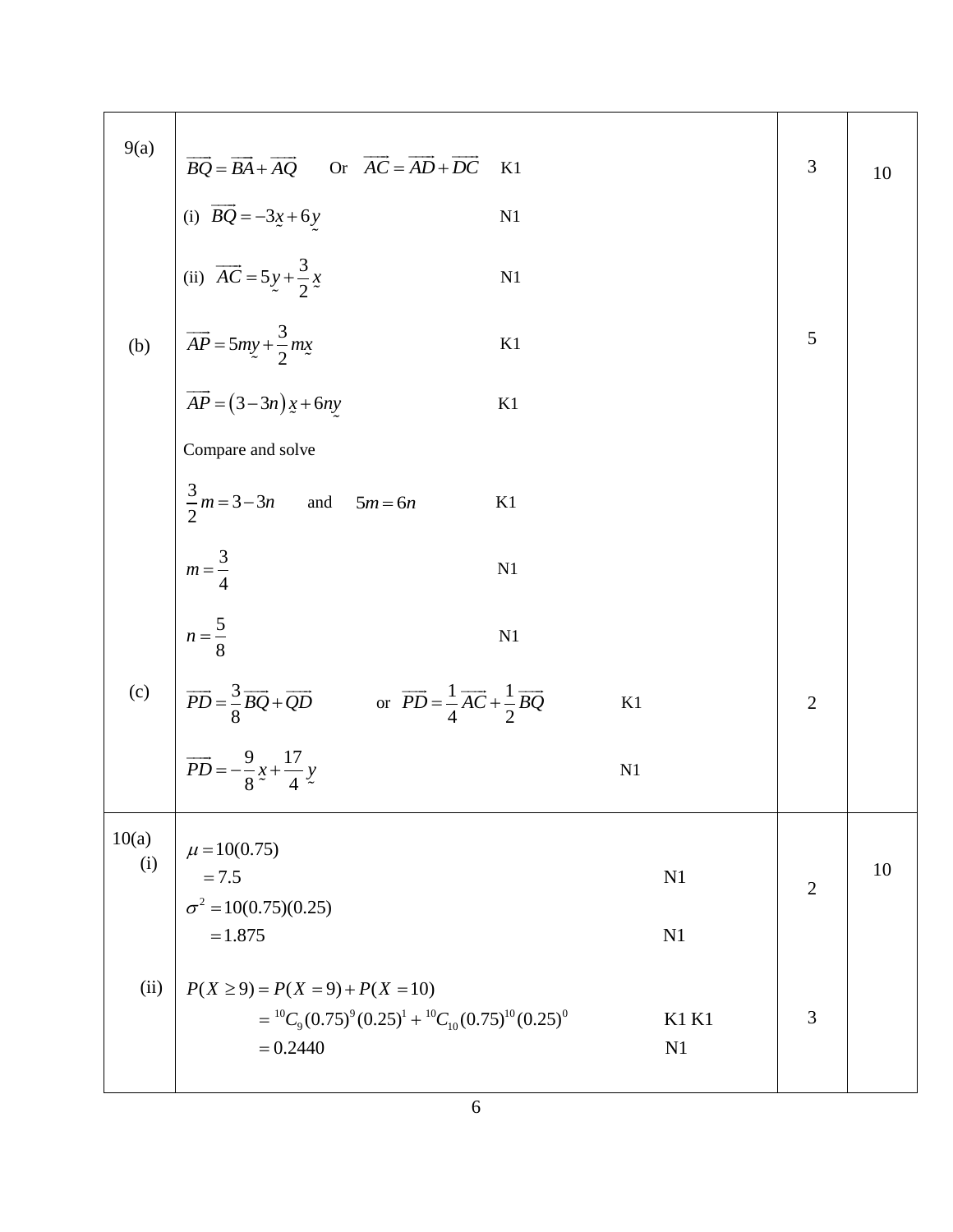| (b)(i) | $P(1.3 < x < 2.5) = P\left(\frac{1.3 - 1.5}{0.8} < z < \frac{2.5 - 1.5}{0.8}\right)$            | K1 | 3              |    |
|--------|-------------------------------------------------------------------------------------------------|----|----------------|----|
|        | $= P(-0.25 < z < 1.25)$                                                                         | K1 |                |    |
|        | $= 0.4931$                                                                                      | N1 |                |    |
|        |                                                                                                 |    |                |    |
| (ii)   | Total = $\frac{160}{0.4931}$                                                                    | K1 | $\overline{2}$ |    |
|        | 324                                                                                             | N1 |                |    |
|        |                                                                                                 |    |                |    |
| 11(a)  | $\angle AOB = \sin^{-1}\left(\frac{5}{8}\right)$                                                | K1 | $\overline{2}$ |    |
|        |                                                                                                 |    |                | 10 |
|        | $\angle AOB = 0.6752$ rad                                                                       | N1 |                |    |
|        |                                                                                                 | K1 |                |    |
|        |                                                                                                 |    | $\overline{4}$ |    |
|        | (b) $FC = (\sqrt{8^2 - 5^2})^{-4}$<br>$\cap CD = 4(1.571)$                                      | K1 |                |    |
|        |                                                                                                 |    |                |    |
|        | Perimeter = $((\sqrt{8^2-5^2})-4)+(4(1.571))+5+4+8$                                             | K1 |                |    |
|        | $= 25.53$ cm                                                                                    | N1 |                |    |
| (c)    | $\triangle BFO = \frac{1}{2}(5)(6.245)$                                                         | K1 | $\overline{4}$ |    |
|        | $2^{\times}$                                                                                    |    |                |    |
|        | $\frac{1}{2}(4^4)(0.6752)$ Or $\frac{1}{2}(4^4)(1.571-0.6752)$                                  | K1 |                |    |
|        |                                                                                                 |    |                |    |
|        | Area = $\frac{1}{2}(5)(6.245) - \frac{1}{2}(4^2)(0.6752) + \frac{1}{2}(4^2)(1.571 - 0.6752)$ K1 |    |                |    |
|        | $= 17.38$ cm <sup>2</sup>                                                                       | N1 |                |    |
|        |                                                                                                 |    |                |    |
|        |                                                                                                 |    |                |    |
|        |                                                                                                 |    |                |    |
|        |                                                                                                 |    |                |    |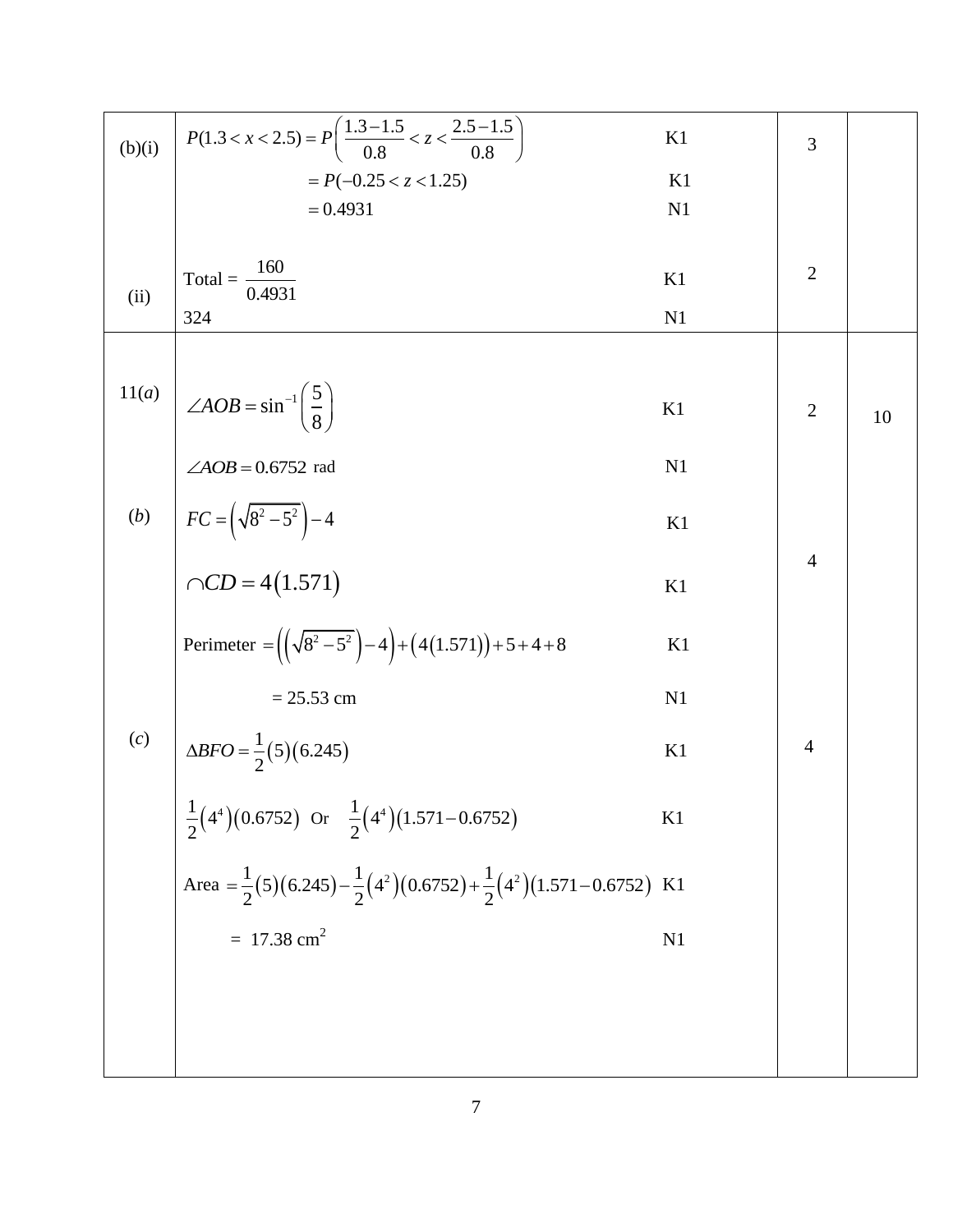|                                                                                                                                                                                                                                                                                                                                                   | 3              | 10 |
|---------------------------------------------------------------------------------------------------------------------------------------------------------------------------------------------------------------------------------------------------------------------------------------------------------------------------------------------------|----------------|----|
|                                                                                                                                                                                                                                                                                                                                                   |                |    |
|                                                                                                                                                                                                                                                                                                                                                   |                |    |
|                                                                                                                                                                                                                                                                                                                                                   | 3              |    |
|                                                                                                                                                                                                                                                                                                                                                   |                |    |
|                                                                                                                                                                                                                                                                                                                                                   |                |    |
|                                                                                                                                                                                                                                                                                                                                                   |                |    |
|                                                                                                                                                                                                                                                                                                                                                   | $\overline{4}$ |    |
|                                                                                                                                                                                                                                                                                                                                                   |                |    |
| $5-2t = 0$<br>$t = \frac{5}{2}$<br>$v = 5t - t^2 + 14$<br>$v_{\text{max}} = 5\left(\frac{5}{2}\right) - \left(\frac{5}{2}\right)^2 + 14$<br>$= 20.25$<br>$5t - t^2 + 14 = 0$<br>$t^2 - 5t - 14 = 0$<br>$t + 2)(t - 7) = 0$<br>$t = 7$<br>N1<br>$\frac{5t^2}{2} - \frac{t^3}{3} + 14t$<br>K1<br>$\frac{7(7)^2}{2} - \frac{(7)^3}{3} + 14(7)$<br>K1 |                |    |
|                                                                                                                                                                                                                                                                                                                                                   |                |    |
|                                                                                                                                                                                                                                                                                                                                                   |                |    |
|                                                                                                                                                                                                                                                                                                                                                   |                |    |
|                                                                                                                                                                                                                                                                                                                                                   |                |    |
|                                                                                                                                                                                                                                                                                                                                                   |                |    |
|                                                                                                                                                                                                                                                                                                                                                   |                |    |
|                                                                                                                                                                                                                                                                                                                                                   |                |    |
|                                                                                                                                                                                                                                                                                                                                                   |                |    |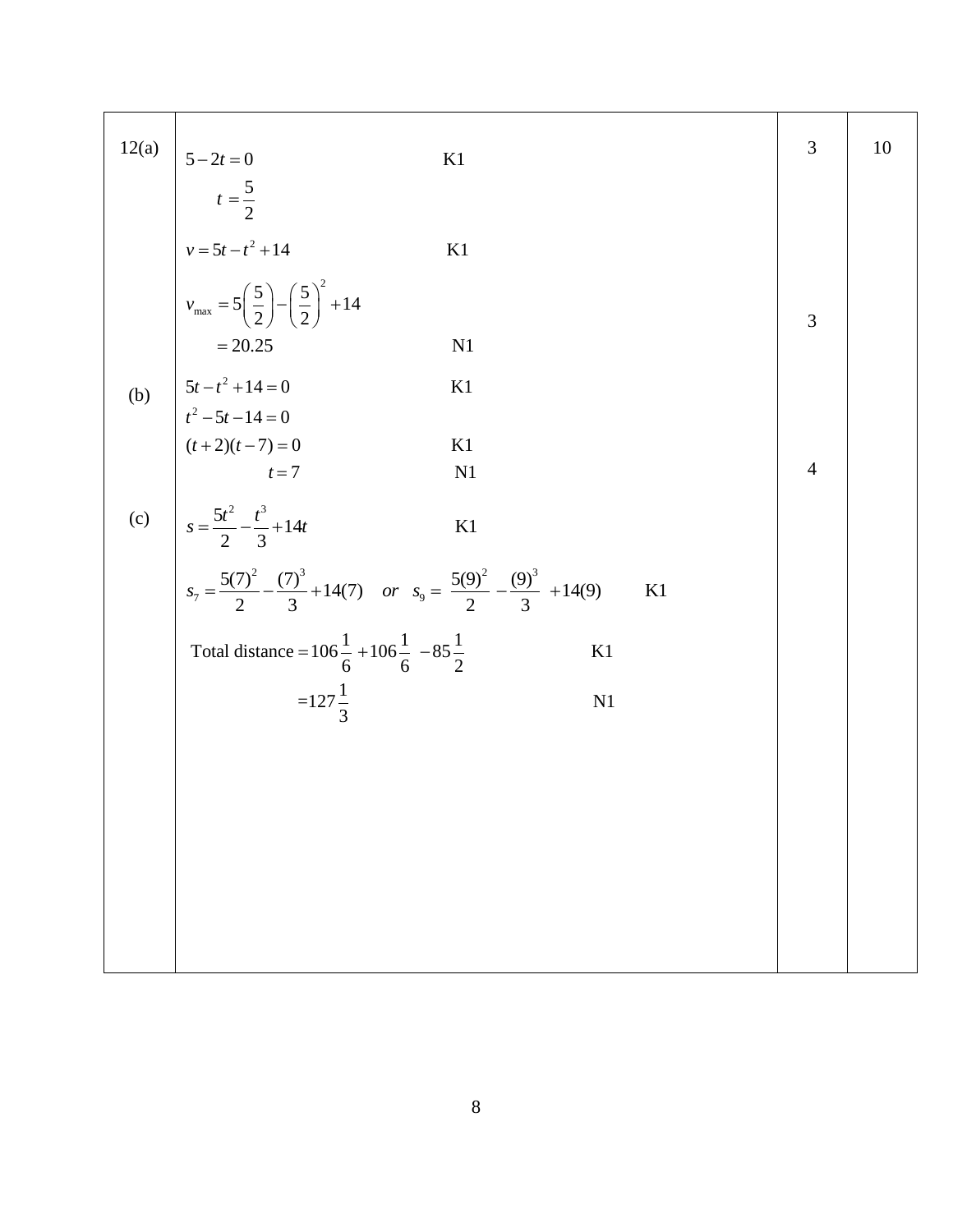| 13(a)  | $EC^2 = 6.5^2 + 3.5^2 - 2(6.5)(3.5)\cos 70^\circ$            | K1            | $\overline{2}$ | $10\,$ |
|--------|--------------------------------------------------------------|---------------|----------------|--------|
|        | 6.24 cm                                                      | $\mathbf{N}1$ |                |        |
|        |                                                              |               |                |        |
|        |                                                              |               |                |        |
| (b)    | $\sin \angle BAC$ = $\sin 70$<br>6.24<br>3.5                 | K1            | $\overline{4}$ |        |
|        | Use $\angle ACD = \angle BAC = 31.81^{\circ}$                | K1            |                |        |
|        | $\angle ADC = 180^{\circ} - 62.74^{\circ}$                   | K1            |                |        |
|        | $117.26^{\circ}$                                             | $\mathbf{N}1$ |                |        |
|        |                                                              |               |                |        |
| (c)(i) | $\mathsf A$<br>$\overline{\mathsf{D}}$<br>$\mathsf{C}$<br>D' |               | $\mathbf 1$    |        |
|        | $\angle AD'C$ must acute angle                               | N1            |                |        |
| (ii)   | $\angle D'AD = 180^\circ - 2(62.74^\circ)$                   | K1            | 3              |        |
|        | $\triangle ADD' = \frac{1}{2}(3.7)(3.7)(\sin 54.52^{\circ})$ | K1            |                |        |
|        | $5.57 \text{ cm}^2$                                          | $\mathbf{N}1$ |                |        |
|        |                                                              |               |                |        |
|        |                                                              |               |                |        |
| 14     | <b>LAMPIRAN</b>                                              |               |                |        |
|        |                                                              |               |                |        |
|        |                                                              |               |                |        |
|        |                                                              |               |                |        |
|        |                                                              |               |                |        |